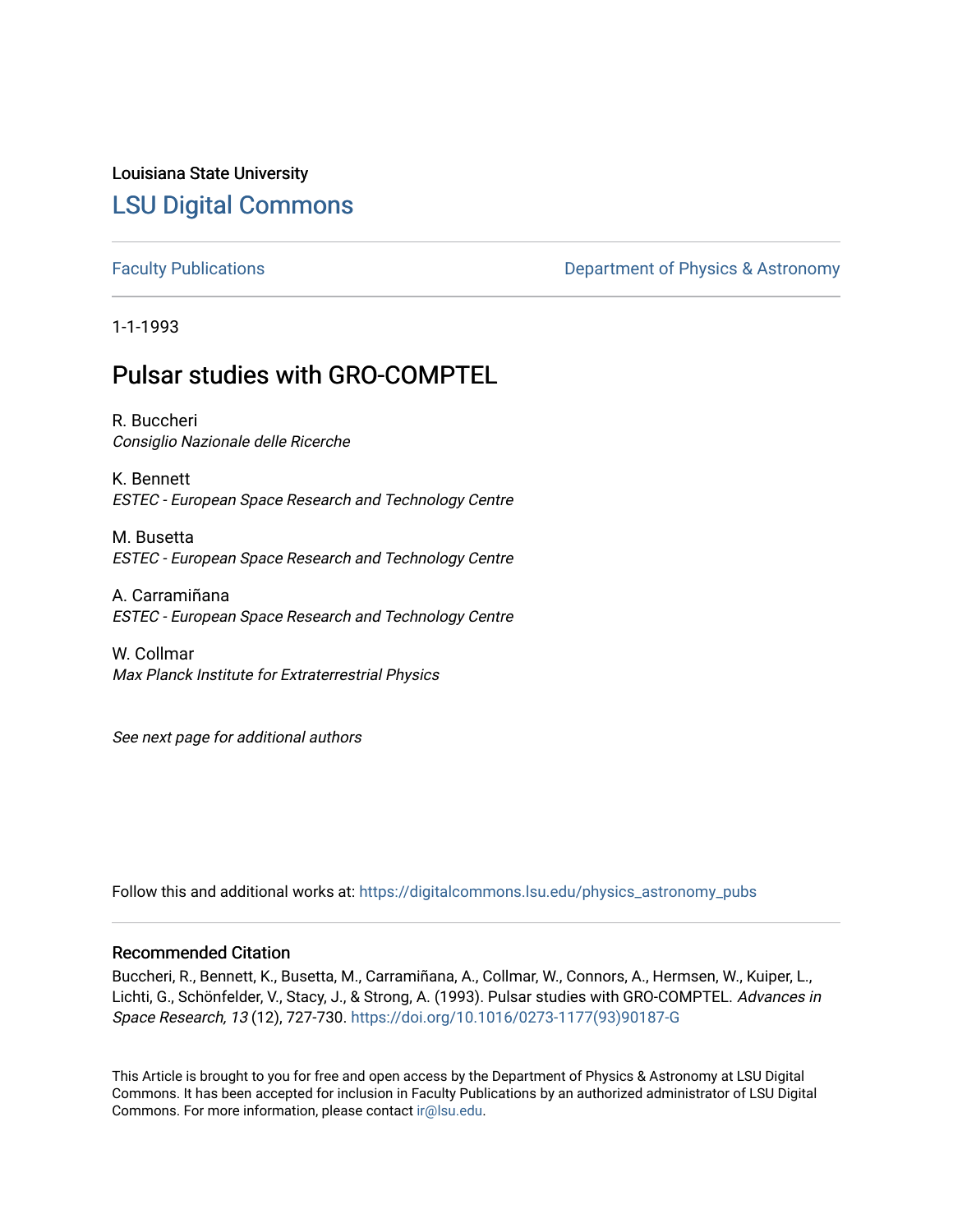### Authors

R. Buccheri, K. Bennett, M. Busetta, A. Carramiñana, W. Collmar, A. Connors, W. Hermsen, L. Kuiper, G. G. Lichti, V. Schönfelder, J. G. Stacy, and A. W. Strong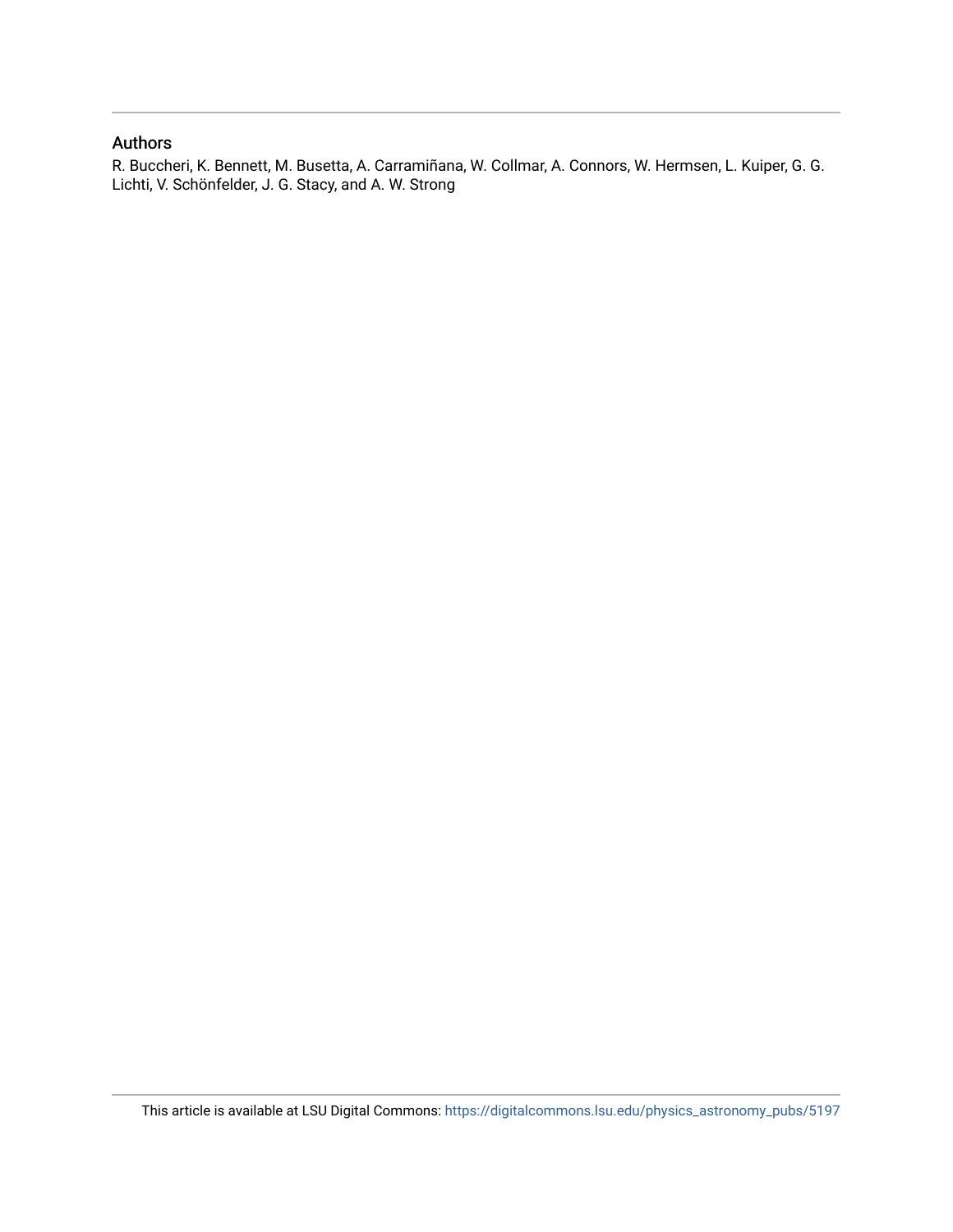## PULSAR STUDIES WITH GRO-COMPTEL

R. Buccheri, † K. Bennett, † M. Busetta, † A. Carramiñana, † W. Collmar,\* A. Connors,\*\*\* W. Hermsen,\*\* L. Kuiper,\*\* G. G. Lichti,\* V. Schönfelder,\* J. G. Stacy\*\*\* and A. W. Strong\*

\* *Max PlanckInstitutftir Extraterrestrische Physik; Garching, Germany* \*\* *SRON-Leiden, Leiden, The Netherlands*

~" *Institute fortheStudy ofEarth, Oceans and Space, UNH, Durham, USA*

t *Space Science Departmentof ESA,Noordwijk, The Netherlands*

*\$ Istituto di Fisica Cosmica edAppL dell'Informatica, CNR, Palermo, Italy*

Summary. Pulsar measurements performed by the experiment COMPTEL, aboard the Compton Gamma Ray Observatory, are described. The main results refer to the Crab and Vela pulsars whose pulse shape characteristics are given in some detail and light curves are compared with those above *50* MeV, as observed by the COS-B satellite. No other gamma-ray pulsars have been detected to date by COMPTEL, the upper limit on the pulsed signal from Geminga being compatible with indications by other experiments.

#### 1. The Crab pulsar.

The Crab pulsar has been observed by COMPTEL 4 times during 1991, for a total of 46 days, at different viewing angles with respect to the experiment pointing axis. Details of observations #0 ("validation period", April 28th - May 7th 1991), #1.0 (May 16th - 30th 1991) and #2.1 (June 8th - 13th 1991) are given in Bennett et al. (1992); a further observation *(#15),* not included in the above mentioned paper, started Nov. 29th and ended Dec. 11th 1991. We present in this paper the results of the analysis of the data of the 4 observations of 1991 using an improved selection of the detected gammaray events.

The Crab ephemeris, derived from contemporaneous radio observations of pulsars (Lyne et al., 1992; Arzoumanian et aL, 1992), planned well before the GRO launch (Buccheri et al., 1987), have been used to fold the selected photon arrival times, after their transformation to the Solar System Barycenter. Fig. <sup>1</sup> shows the obtained light curves in the energy range from <sup>1</sup> to 10 MeV (where the signal-to-noise is optimal) for each of the 4 observations mentioned above.

A statistical analysis to detect variability of the shape of the pulsed signal has been performed. Using an a priori defmition of the "pulsed" duty cycle (20 out of the <sup>33</sup> histogram bins), the "pulsed" and the "unpulsed" fraction of the detected photons were independently nonnalized foreach pair of observations and a statistical comparison was performed by using a 20-dof  $\chi^2$  over the "pulsed" phase interval. As a result of the analysis, no statistically significant differences between the four observations have been found, in spite of their different visual appearance, due to the large combined uncertainty in the difference between correspondingbins of different phase histograms.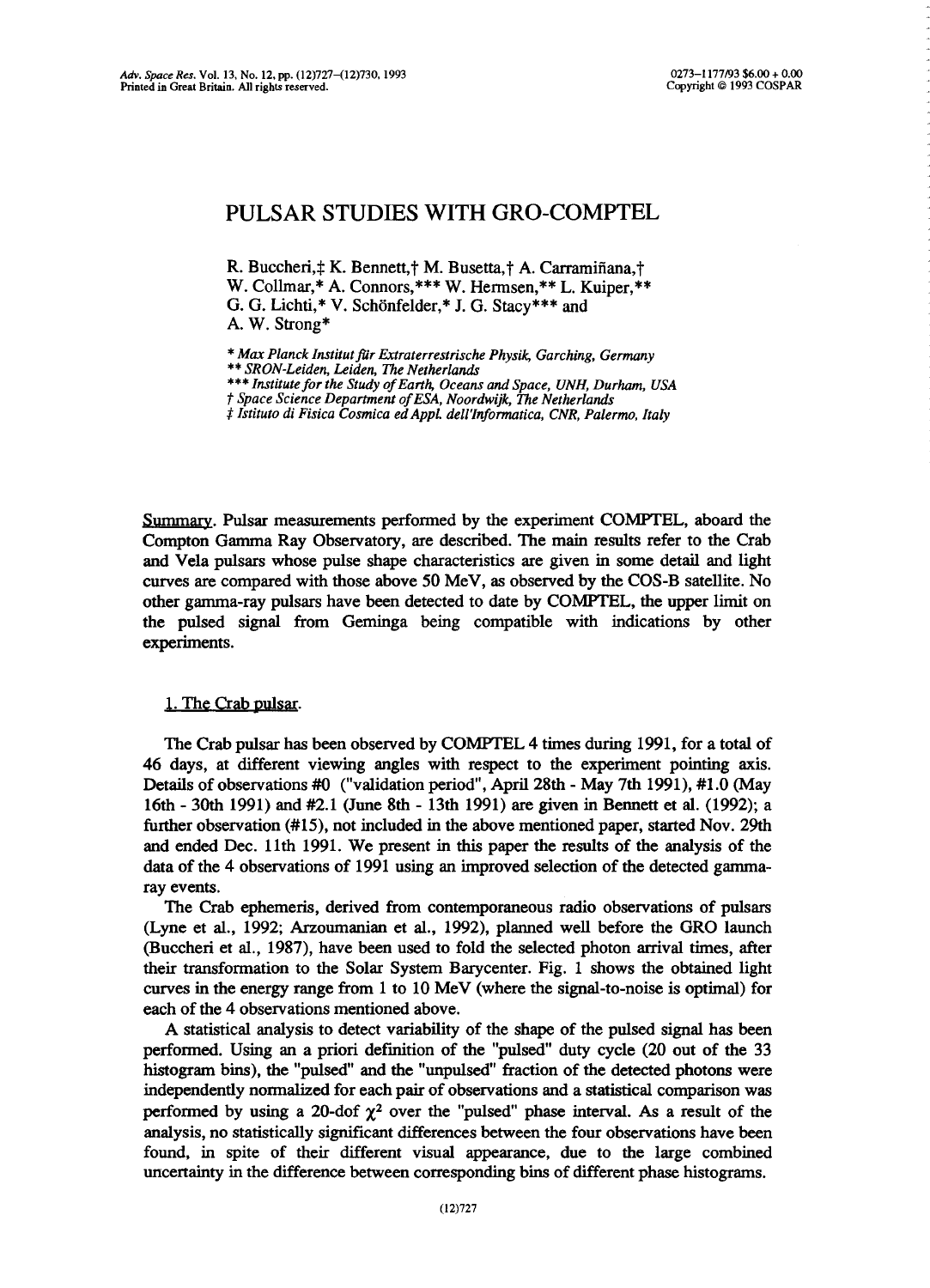

*Fig. 1* - *Crab light curves (1 to 10 MeV) obtained in GRO observations 0 (upper left), 1.0 (upperright), 2.1 (lower left) and 15 (lower right).*



*FIg. 2* - *Left: integrated Crab light curve (1 to 10 MeV). Right: the same light curve compared, after independent normalization of the pulsed signal and the flat unpulsed background, with the COS-B light curve (continuousline) above 50 MeV.*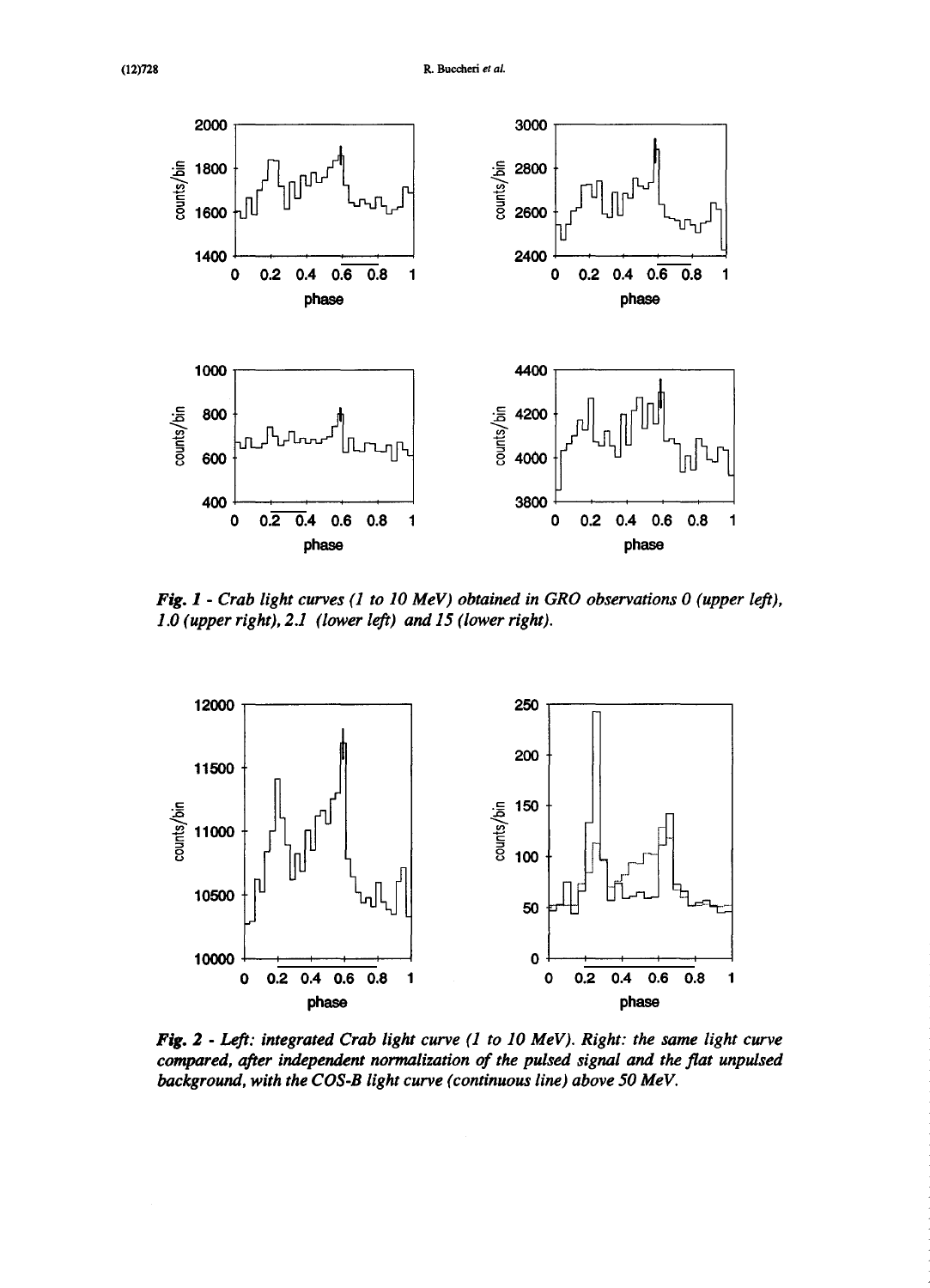The 1 - 10 MeV Crab light curve integrated over the 4 observations is shown in fig. 2 (left); as expected from measurements in similar energy ranges (see for example Agrinier et al., 1990), the shape of the pulsed emission is characterized by two main peaks at about 0.4 phase distance with an important bridge of emission between them. It is important to notice that this bridge is marginal above 50 MeV (Clear et aL, 1987). A statistical comparison of the COMPTEL and COS-B light curves as the one described above, shows that the difference in shape (independently from the absolute intensity of the signal) is highly significant (fig. 2, right side) due both to a much higher prominence of the first peak at COS-B energies and to the important presence of the bridge of emission between the two peaks at COMPTEL energies.

#### 2. The Vela pulsar.

Fig. 3 (left) shows the light curve of the Vela pulsar in the energy range  $10$  to  $30$ MeV (where the signal is more pronounced), integrated over the 4 COMPTEL observations #0, #6, #8 and #14, for atotal observing time of about 46 days, between May and November 1991. The canonical shape of two main pulses separated by 0.4 in phase is observed as it is at higher energies (Gremer etal., 1988). The detail far exceeds any earlier results in the same energy range (Turner et al., 1984).

Fig. 3 (right) shows the comparison with the COS-B light curve above 50 MeV. In contrast with the Crab case, for the Vela pulsar the main difference between the two shapes is the absence of emission between the two main pulses. However, due perhaps to the low signal-to-noise ratio, the statistical significance of the difference in shape between the COMPTEL and COS-B light curves, after normalization, is only at the  $2\sigma$ level. The apparent phase difference of peak 2 could be an artifact and will be investigated in subsequent detailed analysis. Likewise no interpulse emission may be quantified at this stage.



*Fig. 3* - *Left: Vela integrated light curve (10 to 30 MeV) relative to GRO observations 0, 6, 8 and 14. Right: the same light curve compared, afterindependent normalization of the pulsed signal and the flat unpulsed background, with the COS-B light curve (continuous line) above* 50 MeV.